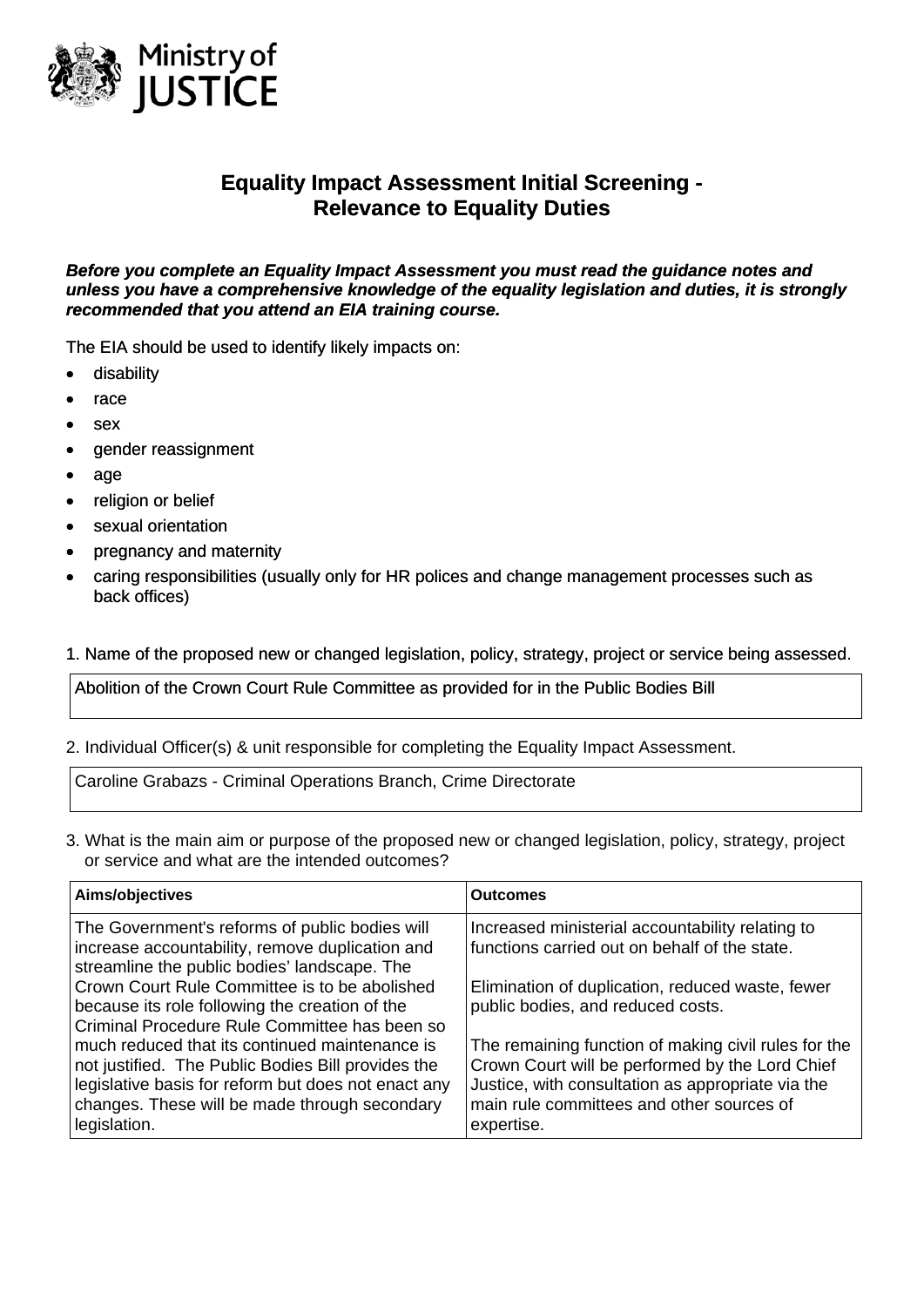4. What existing sources of information will you use to help you identify the likely equality impacts on different groups of people?

*(For example statistics, survey results, complaints analysis, consultation documents, customer feedback, existing briefings, submissions or business reports, comparative policies from external sources and other Government Departments).* 

There will be no equality impacts on persons arising from the abolition of the Crown Court Rule Committee. All future policy initiatives with regard to administrative justice that result in rule making will be themselves subject to Equality Impact considerations to ensure that impacts on persons with protected characteristics are fully considered.

5. Are there gaps in information that make it difficult or impossible to form an opinion on how your proposals might affect different groups of people? If so what are the gaps in the information and how and when do you plan to collect additional information?

*Note this information will help you to identify potential equality stakeholders and specific issues that affect them - essential information if you are planning to consult as you can raise specific issues with particular groups as part of the consultation process. EIAs often pause at this stage while additional information is obtained.* 

There is no obvious gap to suggest that forming an opinion on the effects of this proposal will be difficult.

6. Having analysed the initial and additional sources of information including feedback from consultation, is there any evidence that the proposed changes will have a **positive impact** on any of these different groups of people and/or promote equality of opportunity?

Please provide details of which benefits from the positive impacts and the evidence and analysis used to identify them.

Before making rules the Lord Chief Justice will be able to consult the Criminal Procedure Rule Committee, the Civil Procedure Rule Committee or the Family Procedure Rule Committee (and any other persons or bodies) as he thinks fit, this widen the scope of those that could be consulted over future (civil) rules of court. All of these committees, and the ability to extend the scope of persons being consulted, mean that further rule-making and legal expertise, is fed into the process of developing rules of court. A greater range of expertise will ultimately become available to the Lord Chief Justice. This will promote further equality of opportunity to be part of decision-making processes, as a wider range of people will be given the chance of participating in the rule creation process.

7. Is there any feedback or evidence that additional work could be done to promote equality of opportunity?

If the answer is yes, please provide details of whether or not you plan to undertake this work. If not, please say why.

Due to the nature of the changes being proposed there was no evidence that additional work is required to promote equality of opportunity.

8. Is there any evidence that proposed changes will have an **adverse equality impact** on any of these different groups of people?

Please provide details of who the proposals affect, what the adverse impacts are and the evidence and analysis used to identify them.

As the abolition will have no financial implications and will not impact on customer services there will be no adverse equality impact on customers or stakeholder groups. The consultation responses did not provide any evidence to suggest otherwise.